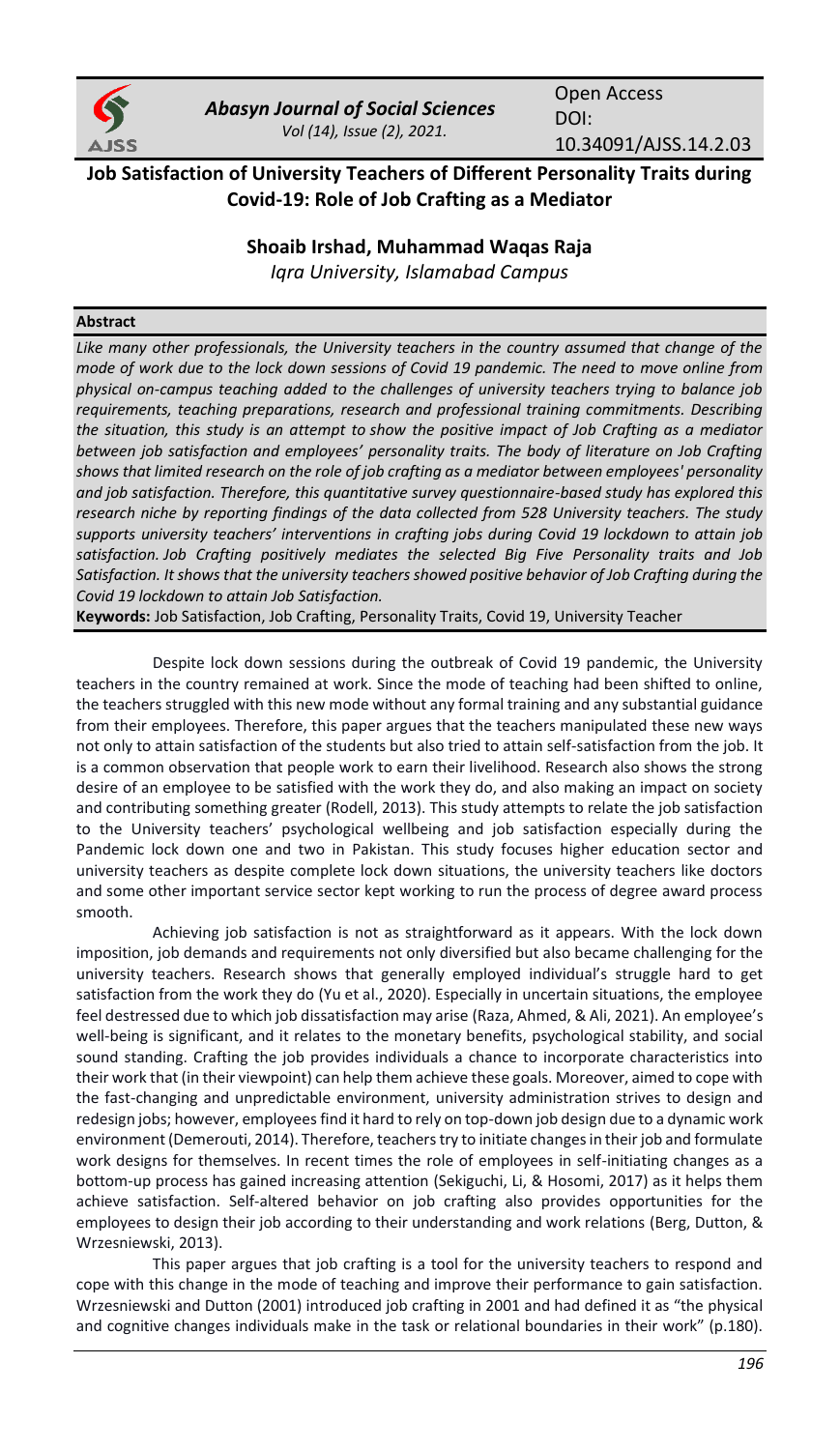Physical changes refer to converting the variety or shaping activities of a job, while cognitive modifications point to changing one's perception about the task. The changes related to relational boundaries enable employees to decide the level of engagement with other employees. One of the salient features that distinguishes Job Crafting from other bottom-up job design tactics is empowering the employees to craft their jobs at their own while tweaking the characteristics of their tasks at their own will [\(Peeters, De Jonge, & Taris, 2013;](#page-10-3) [Van den Heuvel, Demerouti, & Peeters,](#page-11-2)  [2015\)](#page-11-2).

Every individual is different, therefore it is really hard for the employers and organizations to devise individual level activities while considering individual employee's strengths and weaknesses. Therefore Task Crafting can provide the opportunity to individual to craft his/her tasks as per their own strengths, interests and skills/competencies [\(Peeters et al., 2013\)](#page-10-3)[. Wrzesniewski](#page-11-1)  [and Dutton \(2001\)](#page-11-1) had argued that employees want to have control over their work, developing a comfortable work environment, and better connections with colleagues; for that they craft their jobs. Foregrounding these needs, it is argued that for the university teachers, the most substantial of the desires for job crafting is to gain self-satisfaction from their teaching engagements. [Petrou,](#page-10-4)  [Demerouti, Peeters, Schaufeli, and Hetland \(2012\)](#page-10-4) additionally recommend that people craft their jobs to create motivating situations in which they could work. Job crafting will have an effect on the employee. Moreover, an employee's personality traits may have an impact on the planning and adopted behavior and reasoned actions for enhancing job satisfaction [\(Ajzen,](#page-9-2) 1991). Personality traits impact peoples' beliefs and attitudes about the work [\(Ajzen & Fishbein, 2005\).](#page-9-3) Research shows that personality traits can impact the work outcomes of individuals [\(Judge & Zapata, 2015;](#page-10-5) [Sarmad](#page-10-6)  [& Bashir, 2016;](#page-10-6) [Schmidt & Hunter, 1998\)](#page-10-7). Each individual, as per their personality traits have different level of creativity and ability to take initiatives [\(Fuller Jr & Marler, 2009\),](#page-9-4) and shows different level of organizational citizenship behaviors [\(Borman, Penner, Allen, & Motowidlo, 2001\)](#page-9-5); therefore, this paper argues that study of an individual's personality may help explain a worker's task crafting behavior. Therefore, the present study presumes the role of a university teacher's personality in job crafting for attaining job satisfaction. However, the study is delimited to two personality traits: conscientiousness and openness to experience for task crafting, cognitive crafting and relational crafting for job satisfaction. In this way, this study proposes the positive mediating role of job crafting to grant job satisfaction to the university teachers' selected personality traits.

### **Statement of the Problem**

The urgent need to move online from physical on-campus teaching added to the challenges of university teachers trying to balance job requirements, teaching preparations, research and professional training commitments (like conferences, seminars, training courses etc.) [\(Houlden](#page-9-6)  [& Veletsianos, 2020b;](#page-9-6) [Houston, Meyer, & Paewai, 2006\)](#page-10-8). The research shows that employees' mental health is as important as their physical health [\(Duffy et al., 2019;](#page-9-7) [Goetzel, Ozminkowski, Sederer, &](#page-9-8)  [Mark, 2002\).](#page-9-8) Their psychological stability stems from the satisfaction that they gain from the work they do [\(Luthans, Avolio, Avey, & Norman, 2007;](#page-10-9) [Qing, Asif, Hussain, & Jameel, 2019\).](#page-10-10) Therefore, this research argues that the way the university teachers have crafted their jobs may relate to their personality traits. This research argues personality traits, especially conscientiousness and openness to experience may positively or negatively affect job crafting to attain job satisfaction. For the university teachers, the most substantial of the desires for job crafting is to gain self-satisfaction from their teaching engagements which may lead to the satisfaction of the learners and their organization. Moreover, there is little research on investigation of the influence of an individuals' personality traits on job satisfaction with employees' initiative of job crafting as a mediator. For that reason, this study proposes to study the mediating role of job crafting between an individual's personality and job satisfaction. In this way the study will explore how the teachers managed the shift in mode of teaching without any formal training and any substantial guidance from their employees, so that this study may recommend ways and means to facilitate university teachers for the sustainable growth of higher education sector.

**Research Question:** How University Teachers of different personalities craft their jobs to attain job satisfaction during covid-19?

### **Literature Review and Theoretical Foundations**

Pandemic lock-down sessions have shifted the mode of teaching for university teachers instantly to online teaching. These online teaching practices only refer to teaching and learning procedures mediated by the internet. The sudden shut down of face-to-face teaching gave the university teachers an awareness about the difference between online teaching and traditional mode of teaching [\(Rapanta, Botturi, Goodyear, Guàrdia, & Koole, 2020\).](#page-10-11) Although for many university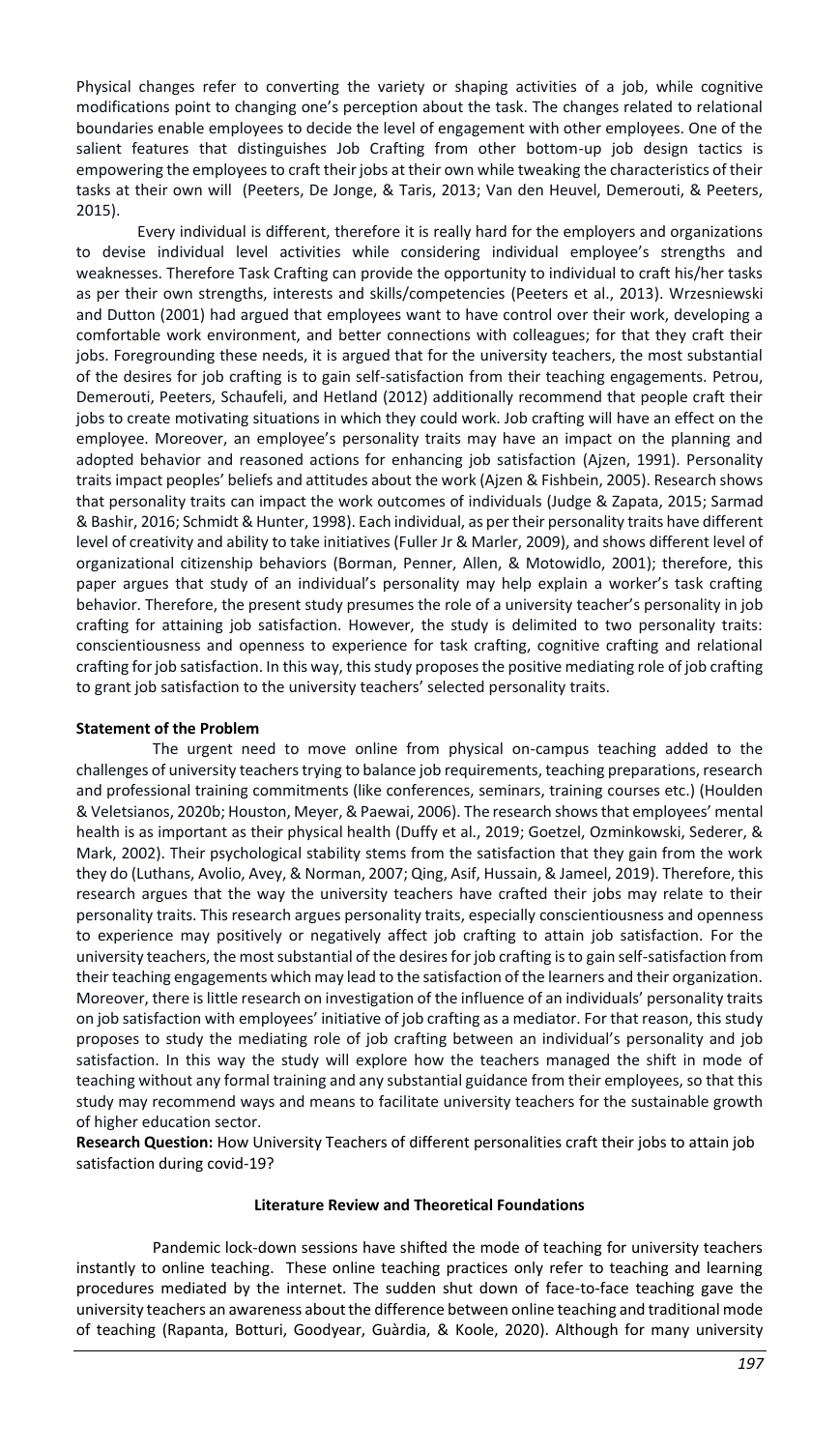teachers use of online resources is a common practice, shifting the mode of teaching remains a new experience for the majority[. Rapanta et al. \(2020\)](#page-10-11) opine that during the Covid-19 pandemic "teachers have, almost overnight, been asked to become both designers and tutors, using tools which few have fluently mastered" (p. 926). Therefore, the university teachers have to craft their teaching practices according to this situation and their job satisfaction resultantly may not be positive.

[Herzberg \(1959\)](#page-9-9) two-factor theory is considered to be a landmark theory in defining job satisfaction. According to motivation-hygiene theory, job satisfaction and dissatisfaction are misinterpreted to be opposites of each other, rather both are two distinct and sometimes unrelated concepts. The motivating factors such as pay, compensations, recognition of employees, positive feedback from the students etc. need to be met for university teachers to have their satisfaction with the job. Hygiene factors such as job security, relations with co-workers, working environment, organizational policies and structures etc. are associated with job dissatisfaction. For example, if the university teachers are facilitated by the organizations for the smooth shift of mode of teaching their dissatisfaction with the job may be lowered in the testing days of Covid 19 lock-down. The theory further elaborates, as both the factors i.e. motivation and hygiene are independent hence it is a possibility that an employee can neither be satisfied nor dissatisfied. [Kalleberg \(1977\)](#page-10-12) tried to theorize job satisfaction while defining differences in work values and perceived job characteristics as the explanatory variables of job satisfaction. This study argues that the job satisfaction of university teachers during the lock-down may also be linked to individual's personality traits especially conscientiousness during this time and their openness to the experience of online mode of teaching.

According to the American Psychological Association (APA) personality is the, "individual differences in characteristic patterns of thinking, feeling and behaving," ([A. P. Association, 2015\)](https://docs.google.com/document/d/1NSXdznHmB9OhJ4ukd62uZcgImDeBI6SH/edit#heading=h.42ddq1a). Personality theory emphasizes the significance of all traits of an individual [\(Wilt, Olson, & McAdams,](#page-11-3)  [2011\)](#page-11-3). According to psychologists personality is not concrete it is dynamic, therefore it has the ability to change. Research shows an individual's behavior changes according to the situation and circumstances. Previous research also shows that each person's personality varies from others. People respond as per their environment and according to their individualistic traits (Wilt et al., [2011\)](#page-11-3).

Research shows that a number of inventories have been formulated by personality theorists to assess personality of any individual [\(Grucza & Goldberg, 2007\)](#page-9-10). Among them the five factor model (FFM) has been in focus for the past two decades. [McCrae and Costa Jr \(2008\)](#page-10-13) explains the five factors as, "dimensions of individual differences in the tendencies to show consistent patterns of thoughts, feelings and behaviors," The Big Five model has been evolving since 1936 when Gordon Allport and Henry Odbert first formed a list of 4,500 terms relating to personality traits [\(Vinney, 2018\)](#page-11-4). Raymond Cattell along with fellow researchers used factor analysis and narrowed down Allport's list to sixteen traits. Later psychologists, including Donald Fiske, Norman, Smith, Goldberg, and McCrae & Costa, studied Cattell's sixteen traits and reduced them to five traits [\(Cherry,](#page-9-11)  [Lehman, & Indicator, 2019\)](#page-9-11)[. Cattell and Mead \(2008\)](#page-9-12) "Sixteen Personality Five Factor Questionnaire" tests FFM for describing the personality. The FFM provides a structural framework for evaluating the personality. The research shows application of this model on a diverse populations, settings and workplace environments [\(Lee, Johnston, & Dougherty, 2000\)](#page-10-14), also in experimental clinical settings [\(Costa Jr & Widiger, 1994\)](#page-9-13), in cross-cultural settings too [\(Allik & McCrae, 2002\).](#page-9-14) The FFM includes five factors or dimensions: agreeableness, extraversion, conscientiousness, openness to experience and emotional stability/neuroticism. This study focuses university teachers' openness to the experience of online teaching and their conscientiousness.

[Wrzesniewski and Dutton \(2001\)](#page-11-1) while working on the foundational theories of job design [\(Hackman & Oldham, 1980;](#page-9-15) [Richard & Oldham, 1976\)](#page-10-15) had identified bottom up or employee initiated perspective of job redesign. They coined it as job crafting while defining three distinct dimensions related to task crafting, relational crafting and cognitive crafting. According to job design theory, the motivation for job crafting came through employee's desire to have control over their job, to build and enhance their self-esteem and establish linkages with others. Instead of top-down and management driven changes as illustrated in job design theory, the job crafting theory expands on job design theory by including proactive bottom up and employee driven changes to the jobs. Job crafting theory suggests that motivation and opportunity to change job design causes job crafting behavior whereas job design theory suggests that job changes cause employee motivation and positive attitudes [\(Wrzesniewski & Dutton, 2001\).](#page-11-1)

[Wrzesniewski and Dutton \(2001\)](#page-11-1) have defined the following three dimensions of job crafting:

*Task Crafting* is referred to as empowerment of employees to self-define the boundaries of tasks associated with their respective job by altering the tasks in terms of reducing them,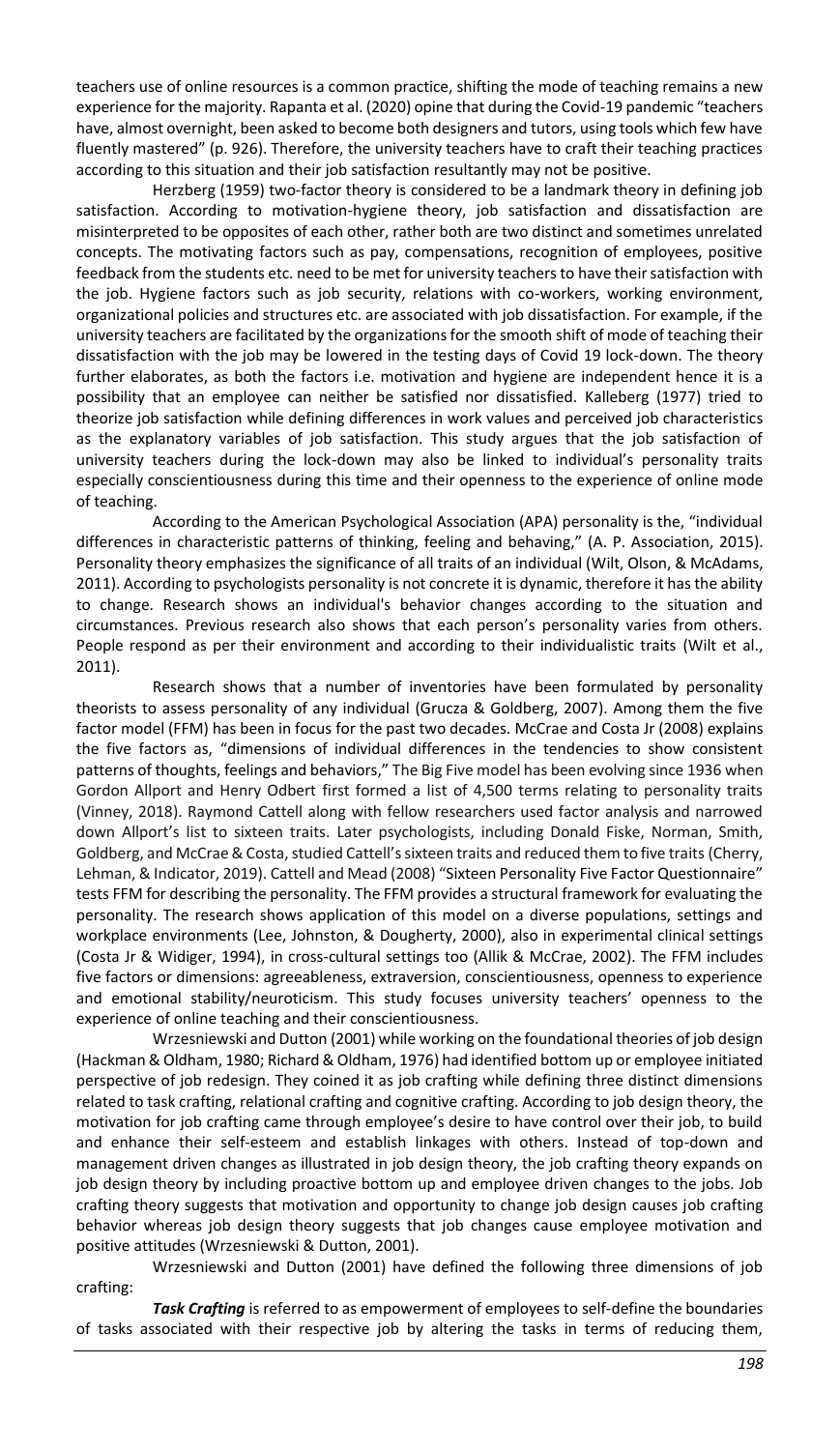enhancing them or all together changing the tasks, by aligning them with their personal interests and strengths, to be performed as compared to defined in their respective job descriptions [\(Berg et al.,](#page-9-1)  [2013\)](#page-9-1).

*Relational crafting* is referred to as the enabling employees to draw their own relational boundaries by crafting their needs, terms and frequency of interactions with others at the job. The employees can craft their relations to derive meaningfulness and recognition through their relationships by establishing new relationships, re-contextualizing their existing relationships by defining their roles and responsibilities [\(Berg et al., 2013\).](#page-9-1)

*Cognitive crafting* is referred to as the liberty to define their cognitive boundaries of job i.e. defining the perception of perceiving their job. It can be achieved by allowing employees to sketch a broader picture of their job by thinking holistically, or connecting their job with interests and values [\(Berg et al., 2013\)](#page-9-1).

Research shows how strongly the Big Five Personality traits are related to employees' job satisfaction. In this context, [Khuong and Linh \(2020\)](#page-10-16) found individual-related stressors having a positive and direct effect on job satisfaction, while job-related stressors indirectly affecting job satisfaction. Whereas, the individual stressors arise from individual conditions for which personality traits are one of the examples. [Furnham, Eracleous, and Chamorro‐Premuzic \(2009](#page-9-16)) also demonstrated that the personality traits and demographic variables are significantly related to job satisfaction. [Judge, Heller, and Mount \(2002\)](#page-10-17) examines that the big five personality traits are correlated with job satisfaction whereas amongst them three traits i.e. conscientiousness, extraversion and neuroticism has significant correlation with job satisfaction. Therefore the five factor model can be antecedent for further examinations of dispositional job satisfaction.

Personality traits may facilitate or hinder employees' attempts at job crafting. [Rudolph,](#page-10-18)  [Katz, Lavigne, and Zacher \(2017\)](#page-10-18) have conducted the meta-analysis of job crafting and its relationships with individual differences, job characteristics, and work outcomes. Their research suggests the link of job crafting with all the big five personality traits. Therefore, FFM may help to study the influence of an employee's personality traits on job crafting.

Job crafting is a multidimensional construct at a higher order [\(Esmaeili, Mohammad, &](#page-9-17)  [Soltani, 2019\)](#page-9-17). There have been great advancement in theorizing job crafting (see e.g., [\(Berg et al.,](#page-9-1)  [2013;](#page-9-1) [Leana, Appelbaum, & Shevchuk, 2009\)](#page-10-19)) and developing its relationship with job outcomes [\(Berg, Dutton, & Wrzesniewski, 2008;](#page-9-18) [Demerouti, 2014;](#page-9-0) [Demerouti, Bakker, & Leiter, 2014;](#page-9-19) [Petrou](#page-10-4)  [et al., 2012\),](#page-10-4) the less work has been done on the application of the theory of job crafting. However, the theory of job crafting does not determine the mediating role of job crafting behavior between employees' personality and job satisfaction.

Employees' job crafting behavior could be the underlying mechanism between different antecedents (like proactive personalities) and job outcomes i.e. job satisfaction [\(H. Kim, Im, & Qu,](#page-10-20)  [2018\)](#page-10-20). [Frederick and VanderWeele \(2020\)](#page-9-20) stated that most of the research of Job Crafting is in the Job Demand-Resource (JDR) perspective, while its original concept of [Wrzesniewski and Dutton](https://docs.google.com/document/d/1NSXdznHmB9OhJ4ukd62uZcgImDeBI6SH/edit#heading=h.j8sehv)  [\(2001\)](https://docs.google.com/document/d/1NSXdznHmB9OhJ4ukd62uZcgImDeBI6SH/edit#heading=h.j8sehv) needs further exploration[. M. Kim, Baek, and Shin \(2020\)](#page-10-21) conducted research with only 01 of the Big Five Personality Trait (out of 5) and 03 Dimensions of Job Characteristics Model (out of 5) in the context of students' project teams at college level and suggested to have comprehensive study in the context of diverse organizations with samples of workers who occupy different organizational positions and represent diverse industries. This study focuses university teachers as employees and aims to explore 02 of the Big Five personality traits namely conscientiousness and openness to experience with job crafting as a mediator for the job satisfaction during the lock-down imposed because of Covid 19.

#### **Hypotheses Development**

### **Hypotheses**

H1: Big Five Personality Traits have significant impact on Job Satisfaction

H1 (i): Conscientiousness significantly impacts on Job Satisfaction

H1 (ii): Openness to experience significantly impacts on Job Satisfaction

H2: Big Five Personality Traits have significant impact on Job Crafting

H2 (i): Conscientiousness significantly impacts on Task Crafting

H2 (ii): Conscientiousness significantly impacts on Relational Crafting

H2 (iii): Conscientiousness significantly impacts on Cognitive Crafting

H2 (iv): Openness to experience significantly impacts on Task Crafting

H2 (v): Openness to experience significantly impacts on Relational Crafting

H2 (vi): Openness to experience significantly impacts on Cognitive Crafting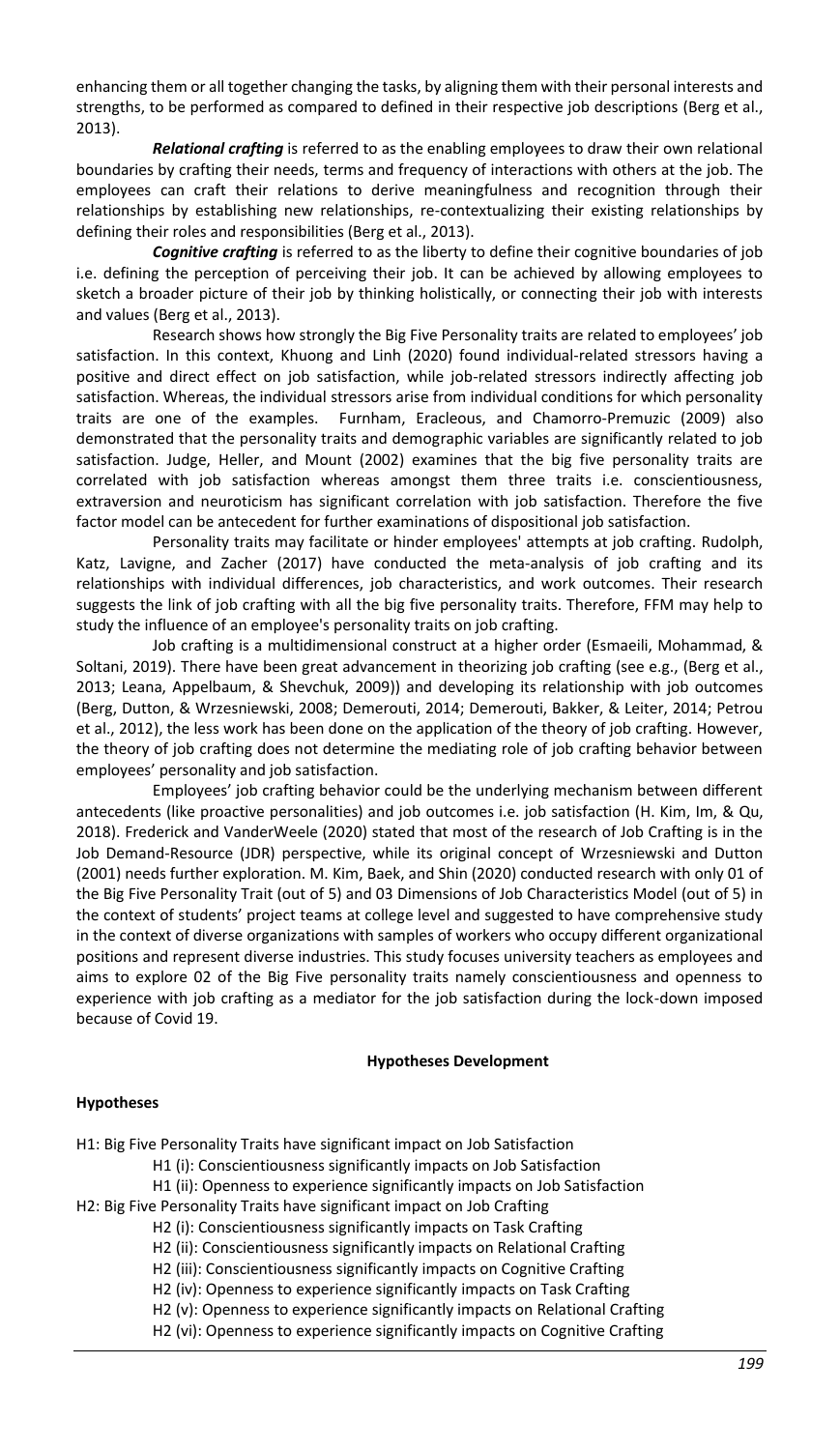H3: Job Crafting has significant impact on Job Satisfaction

- H3 (i): Task Crafting significantly impacts on Job Satisfaction
- H3 (ii): Relational Crafting significantly impacts on Job Satisfaction
- H3 (iii): Cognitive Crafting significantly impacts on Job Satisfaction

H4: Job Crafting mediates the Big Five Personality Traits and Job Satisfaction

- H4 (i): Task Crafting mediates Conscientiousness and Job Satisfaction
	- H4 (ii): Relational Crafting mediates Conscientiousness and Job Satisfaction
	- H4 (iii): Cognitive Crafting mediates Conscientiousness and Job Satisfaction
	- H4 (iv): Task Crafting mediates Openness to experience and Job Satisfaction
	- H4 (v): Relational Crafting mediates Openness to experience and Job Satisfaction
	- H4 (vi): Cognitive Crafting mediates Openness to experience and Job Satisfaction

#### **Conceptual Framework**



Figure 1: *Conceptual Framework*

### **Research Methodology**

To answer the research question and test the hypotheses of the study, this study employs post-positivism as a conceptual framework to study the role of job crafting as a mediator for employees' job satisfaction. Being embedded in a post-positivist approach this study would follow an empirical hypothesis testing model. Ontologically, it would allow quantitative study of university teachers' behavior during the pandemic lock down, and would help in explaining that behavior using this scientific approach to research.

### **Analytical Framework and Data Collection Tools**

This study proposes to investigate and analyze the role of job crafting as a mediator between also between university teachers' personality traits and job satisfaction. For this purpose, the impact of the personality traits, especially the FFM, on teachers' job satisfaction directly and also the role of job crafting (see Figure I) as a mediator via teachers' personality traits of openness to experience and conscientiousness on their satisfaction with the job have been studied.

Job satisfaction was measured through Michigan Organizational Assessment Questionnaire-Job Satisfaction Subscale (MOAQ-JSS). This is a sub-scale of Job Satisfaction driven from Michigan Organizational Assessment Questionnaire [\(Camman, Fichman, Jenkins, & Klesh, 1979\)](#page-9-21) and validated b[y Bowling and Hammond \(2008\)](#page-9-22) and is widely used in research due to its short length, as it has only 03 items, amongst them one is reversed-scored item.

Job crafting was measured through Job Crafting Questionnaire (JCQ) developed b[y Slemp](#page-11-5)  [and Vella-Brodrick \(2013\)](#page-11-5). It covers all the three dimensions of Job Crafting Theory i.e:

- I. Task Crafting contains 5 items.
- II. Cognitive Crafting contains 5 items
- III. Relationship Crafting contains 5 items

### **Sample**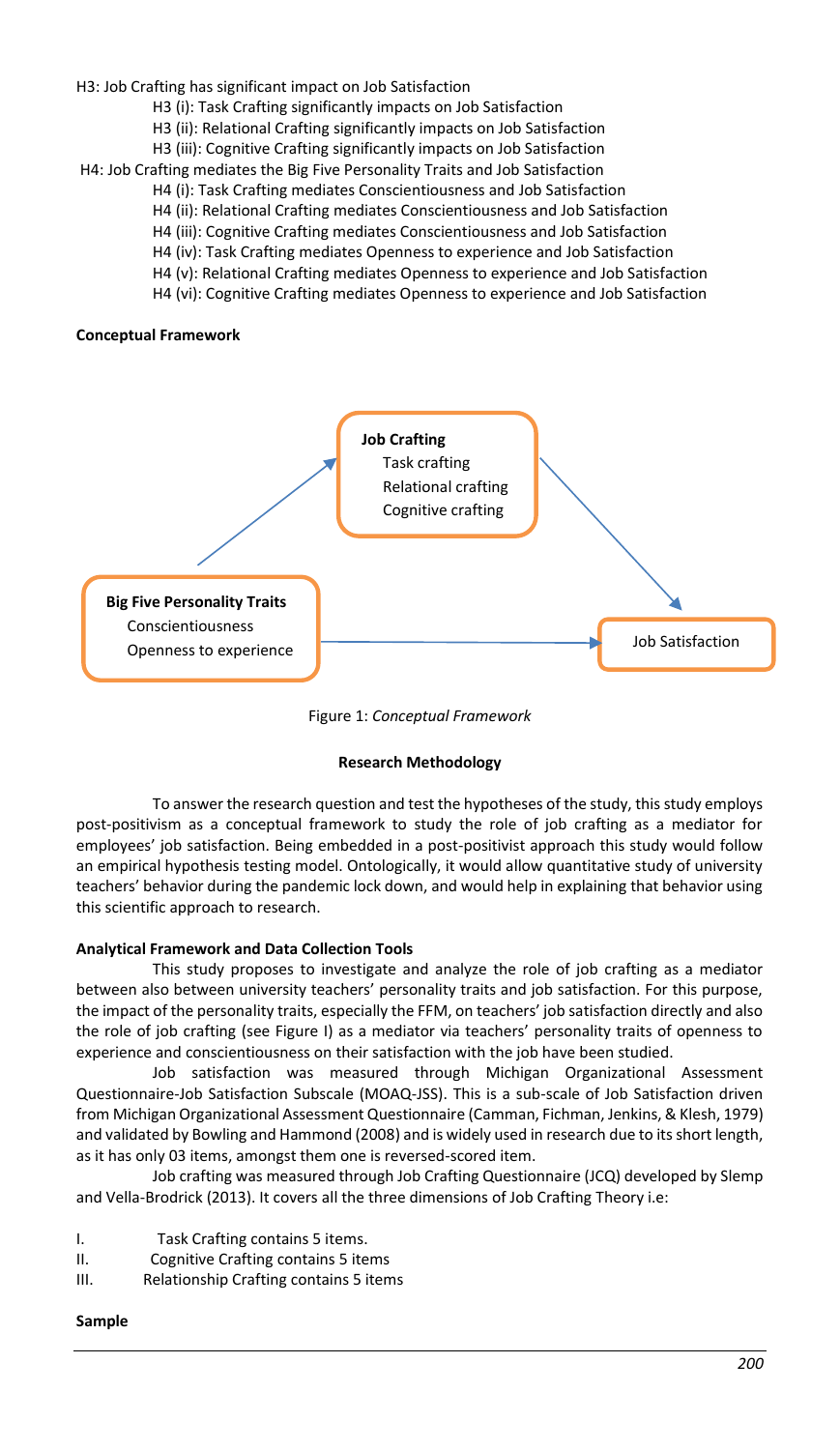The faculty Members of Public and Private Sector Universities of Pakistan form the population of the study. The questionnaire was sent to 1000 faculty members and 528 returned complete responses form the sample for the study.

### **Data Collection**

The data was collected during 1st and 2nd wave of COVID-19 from faculty members of those Private and Public Sector Universities that have to be shifted from face to face teaching to online teaching.

This study focuses on the faculty members of Public and Private Sector Universities of Pakistan form the population of the study. The unit of analysis is the individual university teacher. Moreover, it focuses job crafting as a tool for the university teachers to respond and cope with this change in the mode of teaching and improve their performance to gain job satisfaction and also to satisfy the learners.

## **Demographics of Respondents**

The Table 1 shows demographic details of the 528 respondents. It shows that 308 male and 220 female University teachers took part in this study. The teachers belong to all the selected age groups; however, most of the respondents were 40 year and above. Moreover 290 participants were with doctoral degrees. These two constructs show the substantial experience and higher qualification of the respondents. The data analysis also shows that the 251 respondents are from the public sector while 277 are from private. Although the demographic details of the respondents have not been utilized for testing any hypothesis, it gives the information that the data is gathered from the experienced and qualified university teachers.

| Demographic Variables      | Frequency (n) | Percentage (%) |
|----------------------------|---------------|----------------|
| <b>Gender</b>              |               |                |
| Male                       | 320           | 39.4%          |
| Female                     | 208           | 60.6%          |
| Age                        |               |                |
| $20 - 29$                  | 73            | 13.8%          |
| 30-39                      | 107           | 20.3%          |
| $40 - 49$                  | 242           | 45.8%          |
| 50-59                      | 77            | 14.6%          |
| 60 & above                 | 29            | 5.5%           |
| <b>Qualification</b>       |               |                |
| PhD                        | 290           | 54.9%          |
| MS/M.Phil./Equivalent      | 187           | 35.4%          |
| BS/16 year schooling       | 51            | 9.7%           |
| <b>Designation</b>         |               |                |
| Lecturer                   | 110           | 20.8%          |
| <b>Assistant Professor</b> | 194           | 36.7%          |
| <b>Associate Professor</b> | 92            | 17.4%          |
| Professor                  | 57            | 10.8%          |
| Other                      | 75            | 14.2%          |
| <b>Sector</b>              |               |                |
| Public                     | 251           | 47.5%          |
| Private                    | 277           | 52.5%          |

#### Table 1. *Demographics* of Respondents

### **Data Analysis and Results**

### **Reliability, convergent and discriminant validity**

Confirmatory Factor Analysis (CFA) is considered to be one of the most widely accepted methods to measure the convergent validity and discriminant validity of the constructs (Hair et al., 2011). The results of the model fit are CMIN/df (χ2/df) =2.115, GFI=0.920, AGFI=0.901, CFI=0.964, NFI=0.934, IFI=0.964, TLI=0.958 and RMSEA=0.046 that shows good fit indexes of the model, as suggested by Hu & Bentler (1999) all the values are within the acceptable range. As per Gaskin, J. & Lim, J. (2016), the measures of model fit are within given range and extract is reflected in Table 2.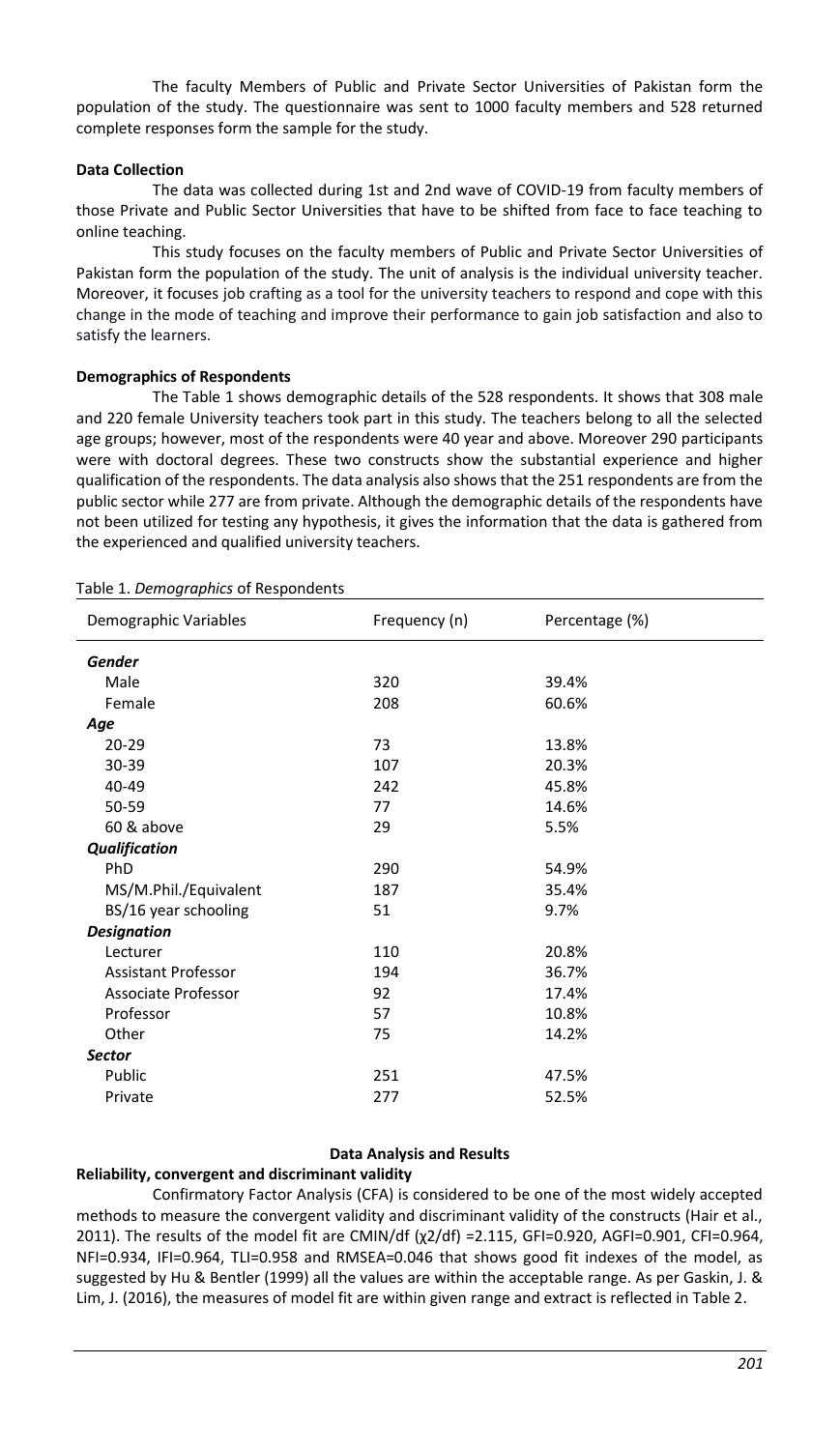| <b>Measure</b> | Estimate | <b>Threshold</b> | <b>Interpretation</b> |  |
|----------------|----------|------------------|-----------------------|--|
| <b>CMIN</b>    | 600.639  |                  |                       |  |
| DF             | 284      |                  |                       |  |
| <b>CMIN/DF</b> | 2.115    | Between 1 and 3  | <b>Excellent</b>      |  |
| CFI            | 0.964    | >0.95            | Excellent             |  |
| <b>SRMR</b>    | 0.034    | < 0.08           | Excellent             |  |
| RMSEA          | 0.046    | < 0.06           | <b>Excellent</b>      |  |
| PClose         | 0.900    | >0.05            | Excellent             |  |

The reliability was measured through Composite Reliability (CR), and as per most of the statisticians the acceptable value of CR for Covariance Based Structural Equation Modeling for confirmatory research is greater than 0.7, whereas above 0.95 is not desirable as it can be due to redundancy of the constructs e.g. Hair Jr, J. F., Babin, B. J., & Krey, N. (2017). The Table 3 shows that all the values of CR are greater than 0.7. For the convergent validity, the average variance extracted (AVE) needs to be greater than 0.5 (Hair et all. 2017) for each construct and the Table 3 shows that all constructs meet the requirement hence there are no concerns for convergent validity. For discriminant validity, as stated by Hu, L., Bentler, P.M. (1999), Henseler, J., C. M. Ringle, and M. Sarstedt (2015) and Hair et all. 2017 must be 0.85 for strict discriminant validity and 0.9 for liberal discriminant validity. Whereas, the square root of AVE should be greater than the correlation of each construct, Table 3 shows that both the conditions of discriminant validity are achieved.

| Table 3. Discriminant Validity |
|--------------------------------|
|--------------------------------|

|                                | $_{\rm CR}$ | AVE                | MSV   | MaxR(H) | <b>JOBSA</b> | <b>TASK</b> | <b>REF</b> | COG         | <b>OPENESS</b> | <b>CONCI</b> |
|--------------------------------|-------------|--------------------|-------|---------|--------------|-------------|------------|-------------|----------------|--------------|
| <b>JOBSA</b>                   |             | $0.912 \mid 0.777$ | 0.218 | 0.920   | 0.881        |             |            |             |                |              |
| <b>TASK</b>                    | 0.903       | 0.650              | 0.216 | 0.908   | 0.068        | 0.806       |            |             |                |              |
| <b>REF</b>                     |             | $0.865$ 0.567      | 0.216 | 0.899   | 0.060        | $0.465***$  | 0.753      |             |                |              |
| COG                            |             | 0.928 0.721        | 0.101 | 0.932   | $-0.318***$  | $-0.005$    | 0.004      | 0.849       |                |              |
| <b>OPENESS</b>   0.830   0.554 |             |                    | 0.218 | 0.860   | $0.466***$   | $0.168***$  | $0.101*$   | $-0.307***$ | 0.745          |              |
| <b>CONCI</b>                   | 0.913       | 0.723              | 0.056 | 0.916   | $0.224***$   | $0.099*$    | $0.186***$ | $-0.129**$  | $0.236***$     | 0.850        |

### **Hypotheses testing**

The proposed hypotheses were tested through structural equation modeling (SEM), for which AMOS 24 was used. The model fit indexes of structural model indicates a good model fit, as all the values were within the given thresholds of hu & butler 1999 i.e. CMIN/df=2.431, GFI=0.908, AGFI=0.888, CFI=0.953, NFI=0.923, IFI=0.953, TLI=0.947 and RMSEA=0.052. It implies that the model is fit for accepting all the hypotheses at the first stage.

The Hypothesis 1 regarding direct effect of Big Five Personality Traits on Job Satisfaction is accepted as value of (ß=0.399, p=0.000) are significant. Similarly, direct effect of conscientiousness on Job Satisfaction is  $(ß=0.205, p=0.000)$ , the results show significant direct effect therefore Hypothesis 1(i) accepted. Whereas, the hypothesis 1 (ii) also accepted as result shows significant positive direct effect of Openness to Experience on Job Satisfactions with the values (ß=0.420, p=0.000). For the Hypothesis 2, the Big Five Personality Traits have significant effect on Job Crafting with the value of B=0.235, p=0.000, therefore Hypothesis is supported. Whereas the 02 dimensions of Big Five Personality Traits and 3 dimensions of Job Crafting have following values:

| <b>Hypothesis</b>                                | ß     |       | <b>Hypothesis Status</b> |
|--------------------------------------------------|-------|-------|--------------------------|
| H2(i): Conscientiousness effect on Task Crafting | 0.096 | 0.027 | Supported                |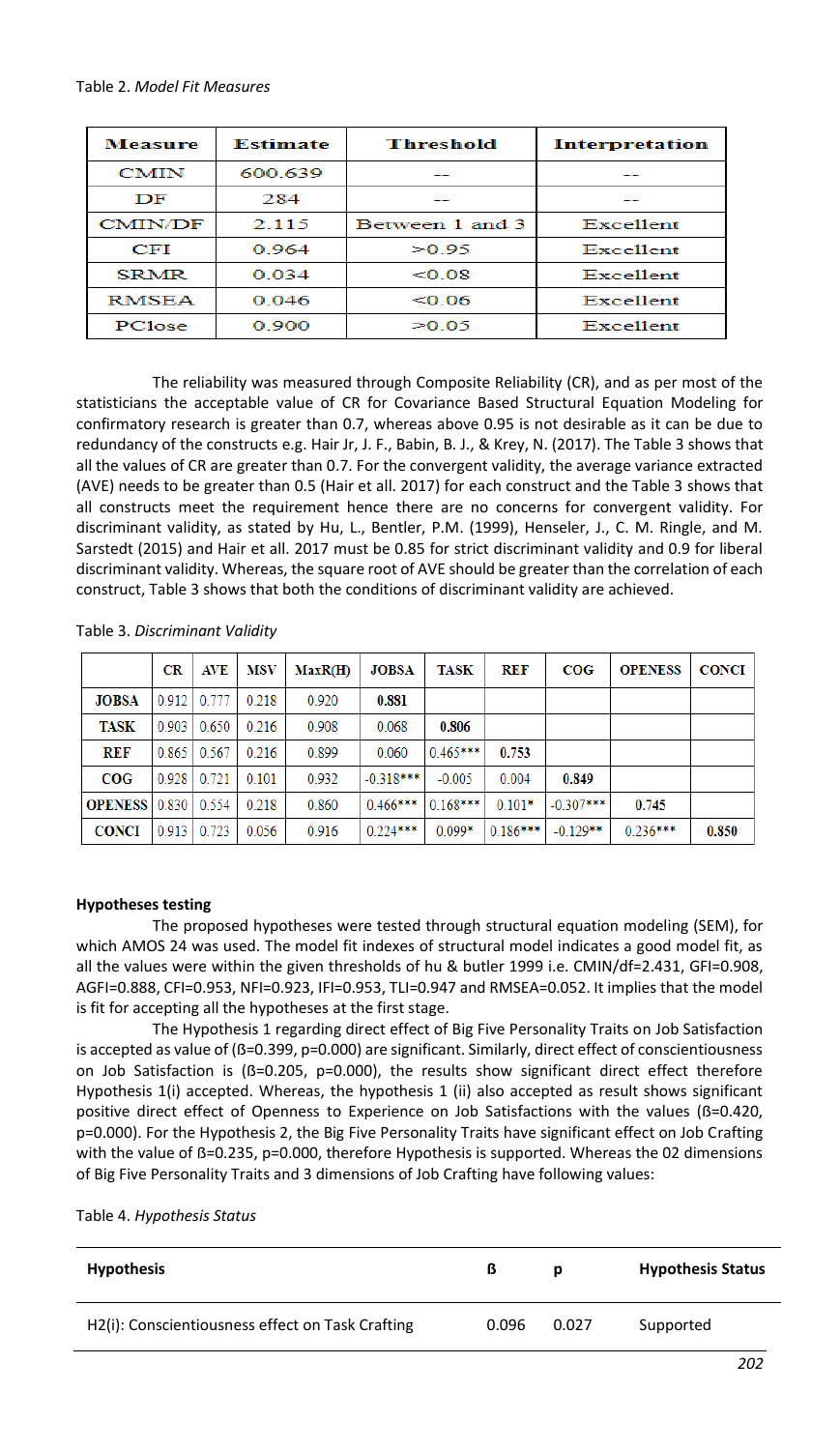| H2(ii):Conscientiousness effect on Relational Crafting        | 0.170    | 0.000 | Supported |
|---------------------------------------------------------------|----------|-------|-----------|
| H2(iii): Conscientiousness effect on Cognitive Crafting       | $-0.114$ | 0.009 | Supported |
| H2(iv):Openness to Experience effect on Task Crafting         | 0.155    | 0.000 | Supported |
| H2(y):Openness to Experience effect on Relational<br>Crafting | 0.092    | 0.034 | Supported |
| H2(vi):Openness to Experience effect on Cognitive<br>Crafting | $-0.278$ | 0.000 | Supported |

The results of the above table show negative relationships between openness to experience and cognitive crafting as well as conscientiousness and cognitive crafting.

The results show that the Job Crafting has significant effect on Job Satisfaction, as value of ß is 0.130 and p is 0.003 which implies Hypothesis 3 is supported. Whereas for the dimensions of Job Crafting, the results show that for Task crafting B=0.64 and p=0.001, for Relational Crafting ß=0.170 and p=0.000 and for Cognitive Crafting ß=0.300 and p=0.000. All the results are significant and therefore hypothesis 3(i), (ii) & (iii) are supported by the results.

In case of mediation, the results show that all hypotheses are supported as the total effect, direct effect & indirect effect and p-value are significant, as mentioned in the table below.

#### Table 5. *Hypothesis Status*

|                                                                                     | Direct<br>Effect | Indirect<br><b>Fffect</b> | Total<br>Effect | P | <b>Hypothesis</b><br>Status |
|-------------------------------------------------------------------------------------|------------------|---------------------------|-----------------|---|-----------------------------|
| H4: Job Crafting Mediates Personality Traits<br>and Job Satisfaction                | 0.360            | 0.237                     | 0.597           |   | 0.000 Supported             |
| H4(i): Task Crafting Mediates<br>Conscientiousness and Job Satisfaction             | 0.181            | 0.118                     | 0.299           |   | 0.000 Supported             |
| H4(ii): Relational Crafting Mediates<br>Conscientiousness and Job Satisfaction      | 0.076            | 0.029                     | 0.105           |   | 0.024 Supported             |
| H4(iii): Cognitive Crafting Mediates<br>Conscientiousness and Job Satisfaction      | 0.235            | 0.256                     | 0.491           |   | 0.000 Supported             |
| H4(i): Task Crafting Mediates Openness to<br><b>Experience and Job Satisfaction</b> | 0.151            | 0.143                     | 0.294           |   | 0.002 Supported             |
| H4(ii): Relational Crafting Mediates Openness<br>to Experience and Job Satisfaction | 0.315            | 0.176                     | 0.491           |   | 0.000 Supported             |
| H4(iii): Cognitive Crafting Mediates Openness<br>to Experience and Job Satisfaction | 0.309            | 0.274                     | 0.583           |   | 0.000 Supported             |

The above table shows that in all the relationships of Variables and their dimensions, the mediating effects are significant.

#### **Discussion and Conclusion**

This study has examined the two (02) of the Big Five personality traits namely conscientiousness and openness to experience with job crafting as a mediator for the job satisfaction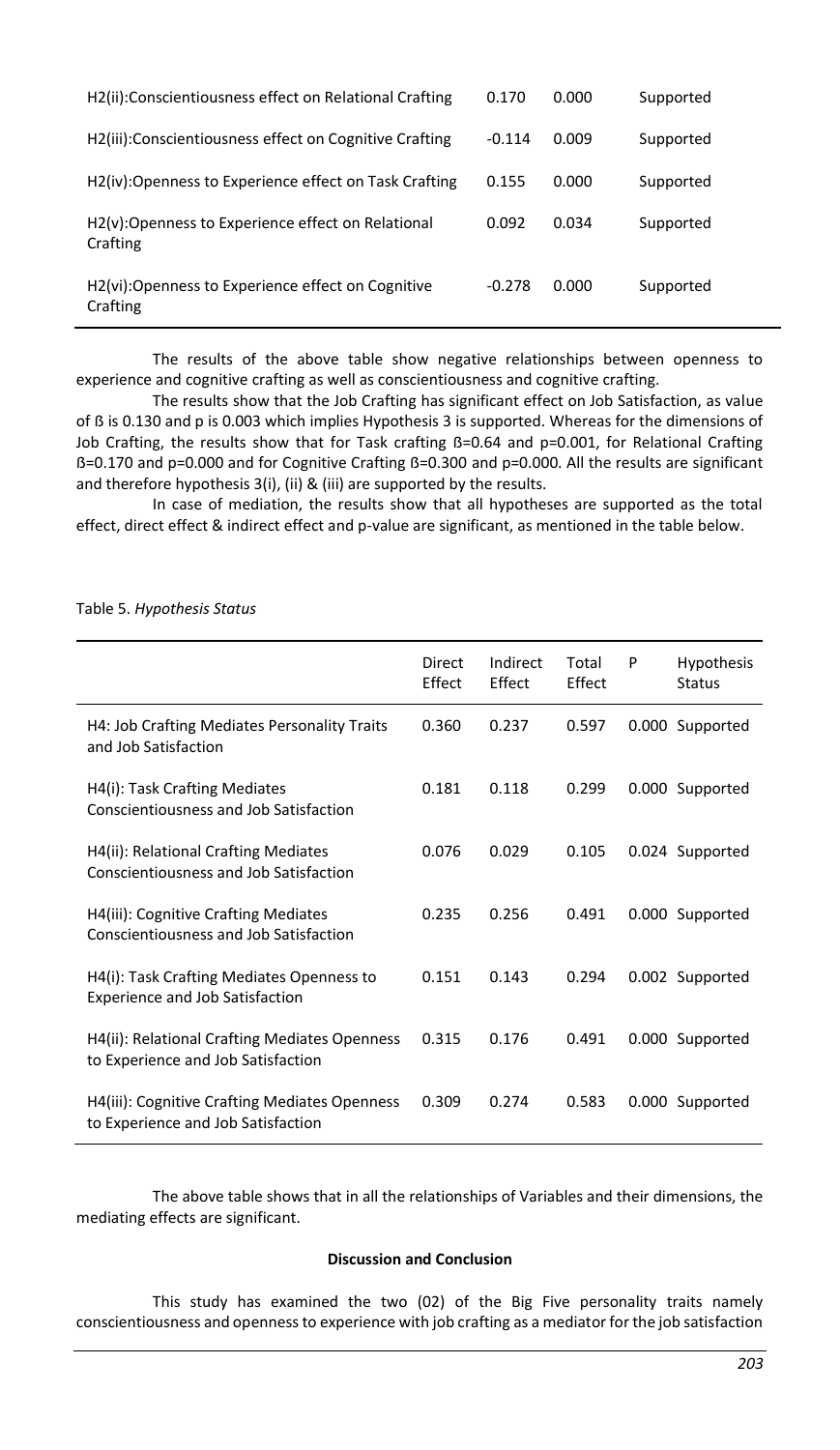during the lock-down because of Covid 19. The study focuses on university teachers who had to suddenly shift the mode of teaching from face-to-face to online. Our findings provide full support to the formulated research hypotheses: openness to the experience is positively related to job satisfaction and conscientiousness is also positively related to job satisfaction. Furthermore, the Big Five Personality Traits have an overall significant effect on all three subdomains of Job Crafting: task crafting, relational crafting and cognitive crafting. However, there are negative relationships between openness to experience and cognitive crafting as well as between conscientiousness and cognitive crafting. The findings also support the hypothesis that Job Crafting has a significant effect on Job Satisfaction. Furthermore, Job Crafting positively mediates the selected Big Five Personality traits and Job Satisfaction. It shows that the university teachers showed positive behavior of Job Crafting during the Covid 19 lockdown to attain Job Satisfaction. In sum, this study makes a number of contributions to the literature.

First and foremost, the university teachers, who had to suddenly shift the mode of teaching to the online during the lockdown phases of Covid 19 without having any formal training for this transformation, as the research sample of the study showed positive traits of their personality like openness to the experience and conscientiousness in the highly uncertain and turbulent wave of pandemic. While relevant research has been conducted in this field in the Western context [\(Houlden](#page-9-23)  [& Veletsianos, 2020a\),](#page-9-23) this study extends this research to the Pakistani context, thus enriching the research conducted in the Asian educational settings. More specifically, this study highlights the university teachers' willingness and motivation to embrace the change in these difficult times by describing their efforts to attain Job Satisfaction by means of the task crafting.

Second, the reviewed literature shows that there is little research on Job Crafting originally proposed b[y Wrzesniewski and Dutton \(2001\)](#page-11-1); while the most of the literature on it covers the Job Demand-Resource (JDR) perspective [\(Frederick & VanderWeele, 2020\)](#page-9-20). Thus, this study makes a contribution to the original concept of Job Crafting by presenting the findings of the study conducted with the university teachers who showed positive behavior by an attempt at job crafting as the chance to make changes in the job design results in motivating the teachers to do task crafting and relational crafting by exploring ways to adopt online mode of teaching.

Related to the point above, the existing literature shows Job Crafting is commonly studied in the domains of private and public organizations for human resource management, career and employee satisfaction, this study advocates the application of the original concept of Job Crafting and especially its role as a mediator between employees' personality and their job satisfaction. More specifically this study demonstrates that the university teachers showed a positive attitude during the Covid 19 lockdown that not only posed a life threat, job in security but also exposed to the challenges of the use of technology where frustrating experiences with the technology glitches is an everyday business.

In terms of practical implications, this study provides a bridge connecting the theory to practice in the field of education. This study shows that the university teachers expressed openness to experience shifting of pedagogical practices from the face to face to the online. It shows that Job Crafting helps employees to stay motivated and satisfied with their work which can be linked directly to employees' wellbeing and indirectly to the smooth operation of the organization/institution where they work. Thus, this study provides, firsthand insightful information on how comfortably university teachers embraced this change of mode of teaching by way of Job crafting to get job satisfaction during the challenging situations of Covid 19 lockdown.

### **Conclusion**

To sum up, this study supports the crucial role of Job Crafting as a mediator between the Job Satisfaction and employees personality traits, specifically the 02 of the Big five personality traits: openness to experience and conscientiousness, as well as the positive role of Job Crafting during the Covid 19 lockdown when suddenly all went into homes and the University teachers had to keep the students motivated by engaging them through online mode of teaching. The findings of this study enrich the existing body of literature on Job Crafting by offering a better understanding of how university teachers positively embraced the transformation of the mode of teaching to the online. This study supports the concept of Job Crafting as it shows that how task crafting and relational crafting lead to job satisfaction during the difficult and challenging times of Covid 19 lockdown.

The study also acknowledges that the study findings have certain limitations as the data only comprises self-reports of the university teachers which makes it susceptible to the biased results. Future research may include data from colleagues, employers, other stakeholders and even students to get a better understanding of Job Crafting during Covid 19 lockdown. Moreover, teachers Job Satisfaction may also be investigated through qualitative research design involving focus group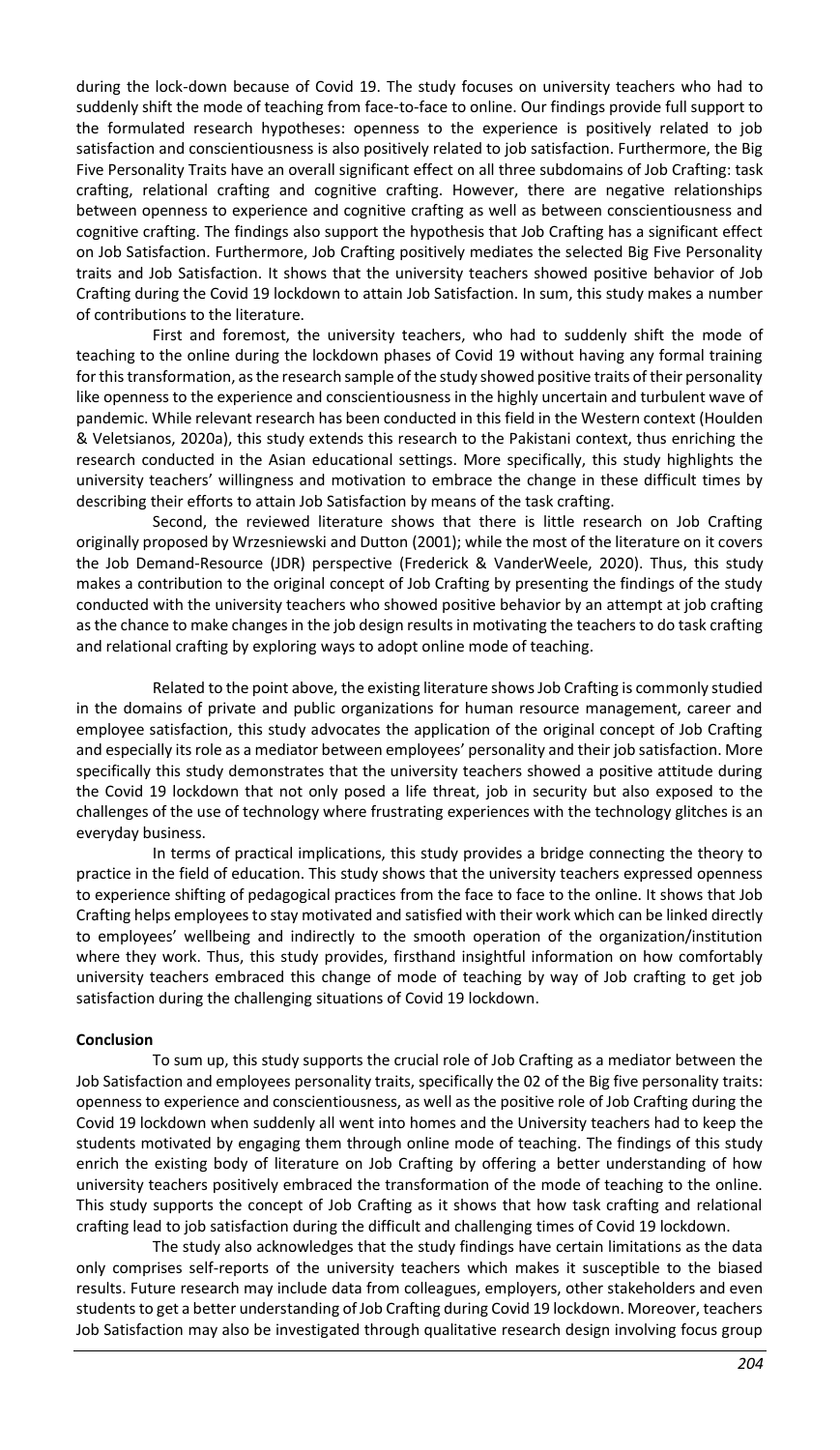discussion, for instance. Future research may also consider psychological capital into consideration as a critical personal resource for the job satisfaction of university teachers in the face of Covid 19 lockdown phases.

References

- <span id="page-9-2"></span>Ajzen, Icek. (1991). The theory of planned behavior. *Organizational behavior and human decision processes, 50*(2), 179-211.
- <span id="page-9-3"></span>Ajzen, Icek, & Fishbein, Martin. (2005). The influence of attitudes on behavior.
- <span id="page-9-14"></span>Allik, Jüri, & McCrae, Robert R. (2002). A five-factor theory perspective *The five-factor model of personality across cultures* (pp. 303-322): Springer.
- <span id="page-9-18"></span>Berg, Justin M, Dutton, Jane E, & Wrzesniewski, Amy. (2008). What is job crafting and why does it matter. *Retrieved form the website of Positive Organizational Scholarship on April, 15*, 2011.
- <span id="page-9-1"></span>Berg, Justin M, Dutton, Jane E, & Wrzesniewski, Amy. (2013). Job crafting and meaningful work.
- <span id="page-9-5"></span>Borman, Walter C, Penner, Louise A, Allen, Tammy D, & Motowidlo, Stephan J. (2001). Personality predictors of citizenship performance. *International journal of selection and assessment, 9*(1‐2), 52-69.
- <span id="page-9-22"></span>Bowling, Nathan A, & Hammond, Gregory D. (2008). A meta-analytic examination of the construct validity of the Michigan Organizational Assessment Questionnaire Job Satisfaction Subscale. *Journal of Vocational Behavior, 73*(1), 63-77.
- <span id="page-9-21"></span>Camman, C, Fichman, M, Jenkins, D, & Klesh, J. (1979). The organizational assessment questionnaire. *University Of Michigan*.
- <span id="page-9-12"></span>Cattell, Heather EP, & Mead, Alan D. (2008). The Sixteen Personality Factor Questionnaire (16PF).
- <span id="page-9-11"></span>Cherry, Kendra, Lehman, Shereen, & Indicator, Myers-Briggs Type. (2019). How extroversion in personality influences behaviour.
- <span id="page-9-13"></span>Costa Jr, PT, & Widiger, TA. (1994). Personality disorders and the five-factor model of personality. American Psychological Association.
- <span id="page-9-0"></span>Demerouti, Evangelia. (2014). Design your own job through job crafting. *European Psychologist*.
- <span id="page-9-19"></span>Demerouti, Evangelia, Bakker, Arnold B, & Leiter, Michael. (2014). Burnout and job performance: The moderating role of selection, optimization, and compensation strategies. *Journal of occupational health psychology, 19*(1), 96.
- <span id="page-9-7"></span>Duffy, Ryan D, Kim, Haram J, Gensmer, Nicholas P, Raque-Bogdan, Trisha L, Douglass, Richard P, England, Jessica W, & Buyukgoze-Kavas, Aysenur. (2019). Linking decent work with physical and mental health: A psychology of working perspective. *Journal of Vocational Behavior, 112*, 384-395.
- <span id="page-9-17"></span>Esmaeili, Homa Khorasani, Mohammad, Jihad, & Soltani, Iraj. (2019). The relationship between job crafting and job performance: empirical evidence from the automobile industry. *International Journal of Business Innovation and Research, 19*(1), 109-124.
- <span id="page-9-20"></span>Frederick, Donald E, & VanderWeele, Tyler J. (2020). Longitudinal meta-analysis of job crafting shows positive association with work engagement. *Cogent Psychology, 7*(1), 1746733.
- <span id="page-9-4"></span>Fuller Jr, Bryan, & Marler, Laura E. (2009). Change driven by nature: A meta-analytic review of the proactive personality literature. *Journal of vocational behavior, 75*(3), 329-345.
- <span id="page-9-16"></span>Furnham, Adrian, Eracleous, Andreas, & Chamorro‐Premuzic, Tomas. (2009). Personality, motivation and job satisfaction: Hertzberg meets the Big Five. *Journal of managerial psychology*.
- <span id="page-9-8"></span>Goetzel, Ron Z, Ozminkowski, Ronald J, Sederer, Lloyd I, & Mark, Tami L. (2002). The business case for quality mental health services: why employers should care about the mental health and well-being of their employees. *Journal of occupational and environmental medicine, 44*(4), 320-330.
- <span id="page-9-10"></span>Grucza, Richard A, & Goldberg, Lewis R. (2007). The comparative validity of 11 modern personality inventories: Predictions of behavioral acts, informant reports, and clinical indicators. *Journal of personality assessment, 89*(2), 167-187.
- <span id="page-9-15"></span>Hackman, J Richard, & Oldham, Greg R. (1980). Work redesign.
- <span id="page-9-9"></span>Herzberg, Frederick. (1959). Two factor theory. *Retrieved January, 22*, 2012.
- <span id="page-9-23"></span>Houlden, Shandell, & Veletsianos, George. (2020a). Coronavirus pushes universities to switch to online classes—but are they ready. *The Conservation*.
- <span id="page-9-6"></span>Houlden, Shandell, & Veletsianos, George. (2020b). The problem with flexible learning: Neoliberalism, freedom, and learner subjectivities. *Learning, Media and Technology*, 1- 12.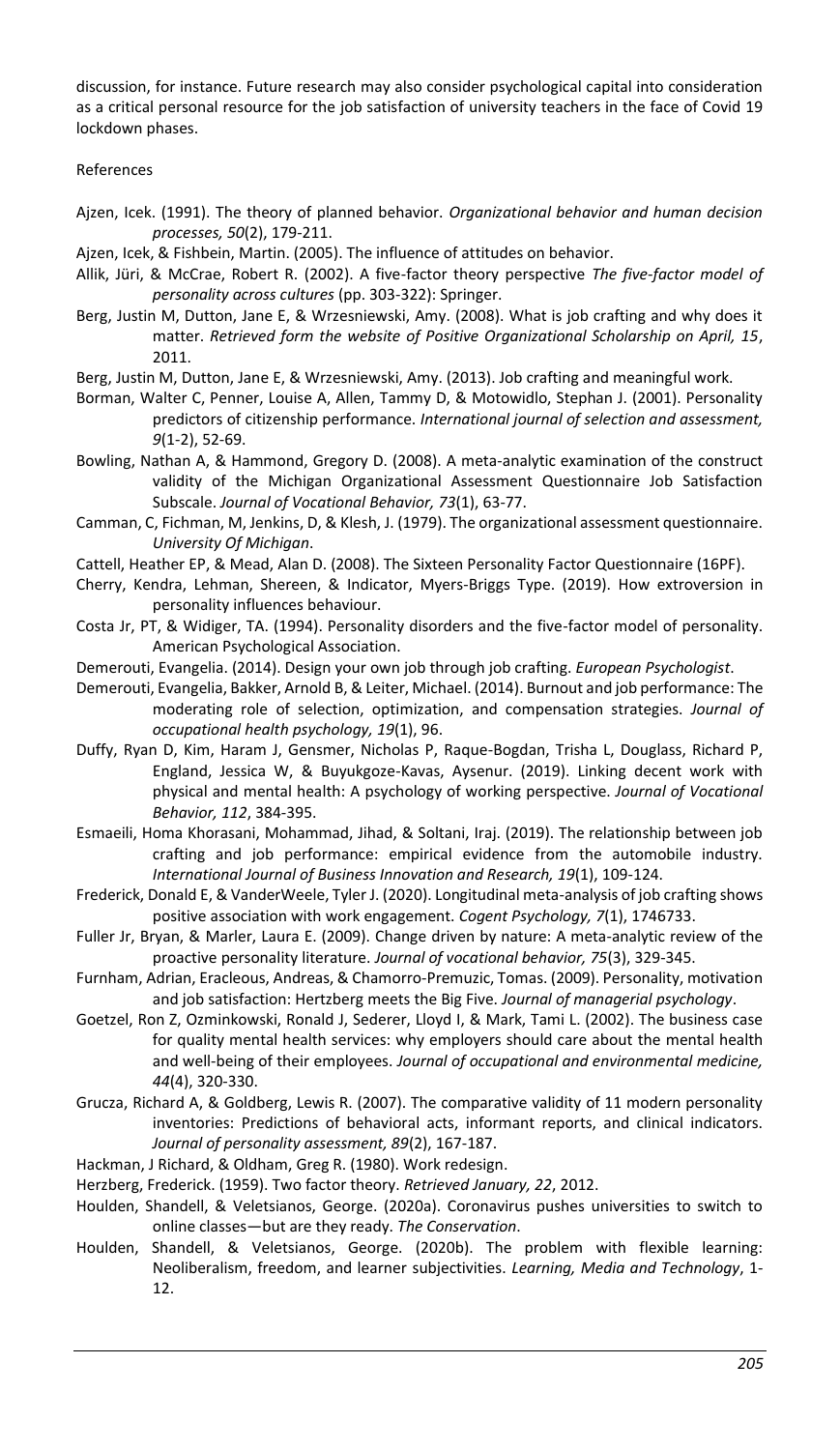- <span id="page-10-8"></span>Houston, Don, Meyer, Luanna H, & Paewai, Shelley. (2006). Academic staff workloads and job satisfaction: Expectations and values in academe. *Journal of higher education policy and management, 28*(1), 17-30.
- <span id="page-10-17"></span>Judge, Timothy A, Heller, Daniel, & Mount, Michael K. (2002). Five-factor model of personality and job satisfaction: A meta-analysis. *Journal of applied psychology, 87*(3), 530.
- <span id="page-10-5"></span>Judge, Timothy A, & Zapata, Cindy P. (2015). The person–situation debate revisited: Effect of situation strength and trait activation on the validity of the Big Five personality traits in predicting job performance. *Academy of Management Journal, 58*(4), 1149-1179.
- <span id="page-10-12"></span>Kalleberg, Arne L. (1977). Work values and job rewards: A theory of job satisfaction. *American sociological review*, 124-143.
- <span id="page-10-16"></span>Khuong, M, & Linh, U. (2020). Influence of work-related stress on employee motivation, job satisfaction and employee loyalty in hospitality industry. *Management Science Letters, 10*(14), 3279-3290.
- <span id="page-10-20"></span>Kim, Haemi, Im, Jinyoung, & Qu, Hailin. (2018). Exploring antecedents and consequences of job crafting. *International Journal of Hospitality Management, 75*, 18-26.
- <span id="page-10-21"></span>Kim, Mihee, Baek, Seung Ik, & Shin, Yuhyung. (2020). The effect of the congruence between job characteristics and personality on job crafting. *International Journal of Environmental Research and Public Health, 17*(1), 52.
- <span id="page-10-19"></span>Leana, Carrie, Appelbaum, Eileen, & Shevchuk, Iryna. (2009). Work process and quality of care in early childhood education: The role of job crafting. *Academy of Management Journal, 52*(6), 1169-1192.
- <span id="page-10-14"></span>Lee, Felissa K, Johnston, Joseph A, & Dougherty, Thomas W. (2000). Using the five-factor model of personality to enhance career development and organizational functioning in the workplace. *Journal of Career Assessment, 8*(4), 419-427.
- <span id="page-10-9"></span>Luthans, Fred, Avolio, Bruce J, Avey, James B, & Norman, Steven M. (2007). Positive psychological capital: Measurement and relationship with performance and satisfaction. *Personnel psychology, 60*(3), 541-572.
- <span id="page-10-13"></span>McCrae, Robert R, & Costa Jr, Paul T. (2008). Empirical and theoretical status of the five-factor model of personality traits.
- <span id="page-10-3"></span>Peeters, Maria CW, De Jonge, Jan, & Taris, Toon W. (2013). *An introduction to contemporary work psychology*: John Wiley & Sons.
- <span id="page-10-4"></span>Petrou, Paraskevas, Demerouti, Evangelia, Peeters, Maria CW, Schaufeli, Wilmar B, & Hetland, Jørn. (2012). Crafting a job on a daily basis: Contextual correlates and the link to work engagement. *Journal of Organizational Behavior, 33*(8), 1120-1141.
- <span id="page-10-10"></span>Qing, Miao, Asif, Muhammad, Hussain, Abid, & Jameel, Arif. (2019). Exploring the impact of ethical leadership on job satisfaction and organizational commitment in public sector organizations: The mediating role of psychological empowerment. *Review of Managerial Science*, 1-28.
- <span id="page-10-11"></span>Rapanta, Chrysi, Botturi, Luca, Goodyear, Peter, Guàrdia, Lourdes, & Koole, Marguerite. (2020). Online university teaching during and after the Covid-19 crisis: Refocusing teacher presence and learning activity. *Postdigital Science and Education, 2*(3), 923-945.
- <span id="page-10-1"></span>Raza, Basharat, Ahmed, Alia, & Ali, Muhammad. (2021). The Effect of Key Demographic Diversity Characteristics on Individual Action propensity in Determining Job Stress in Public Sector Hospitals of Lahore. *Abasyn University Journal of Social Sciences, 14*(1).
- <span id="page-10-15"></span>Richard, Hackman J, & Oldham, Greg. (1976). Motivation through the design of work: Test of a theory. *Organizational behavior and human performance, 16*(2), 250-279.
- <span id="page-10-0"></span>Rodell, Jessica B. (2013). Finding meaning through volunteering: Why do employees volunteer and what does it mean for their jobs? *Academy of Management Journal, 56*(5), 1274-1294.
- <span id="page-10-18"></span>Rudolph, Cort W, Katz, Ian M, Lavigne, Kristi N, & Zacher, Hannes. (2017). Job crafting: A metaanalysis of relationships with individual differences, job characteristics, and work outcomes. *Journal of Vocational Behavior, 102*, 112-138.
- <span id="page-10-6"></span>Sarmad, Muhammad, & Bashir, Sajid. (2016). Impact of nurses' personality on patients' satisfaction; an occupational focus on spirituality at work as moderator. *Abasyn Journal of Social Sciences, 9*(1), 69-85.
- <span id="page-10-7"></span>Schmidt, Frank L, & Hunter, John E. (1998). The validity and utility of selection methods in personnel psychology: Practical and theoretical implications of 85 years of research findings. *Psychological bulletin, 124*(2), 262.
- <span id="page-10-2"></span>Sekiguchi, Tomoki, Li, Jie, & Hosomi, Masaki. (2017). Predicting job crafting from the socially embedded perspective: The interactive effect of job autonomy, social skill, and employee status. *The Journal of Applied Behavioral Science, 53*(4), 470-497.